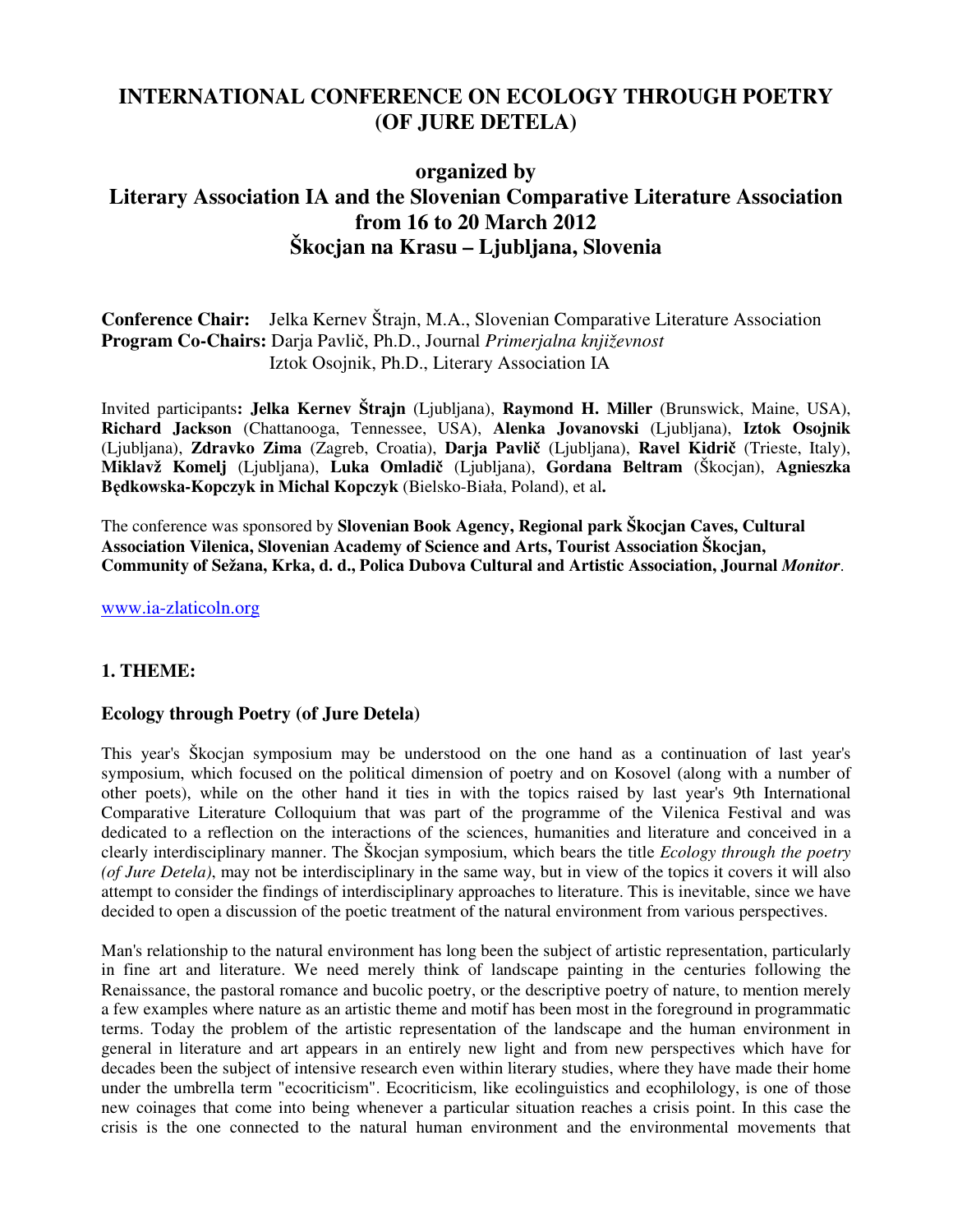emerged as a response to it or, more precisely, as a response to humankind's increasingly possessive attitude towards everything that exists. Their efforts, however, often appear to be merely another way to control nature and another form of anthropocentric orientation. We have therefore put forward as a starting point for discussion at the symposium the idea that man's relationship with everything that is not human is still trapped in a vicious circle, in most cases based on the traditional, binary, oppositional relationship between nature and culture. It is therefore right to ask how we can break out of this circle. The first step might be for man to withdraw from the centre of the circle to its periphery, and here we can turn for help to art, which has long been a forum for experimenting with such shifts. The perception and exploration of these shifts will be the main subject of this year's symposium.

Our starting point will be the poetry of Jure Detela (1951–1992), along with that of a number of other poets of similar sensibilities. Detela has in common with Kosovel the fact that his poetry, most of which was written in the 1970s and 1980s, was, like Kosovel's (written in the 1920s), considerably ahead of its time. The work of both poets may be said to be politically engaged and, in a sense, intertextually connected. Kosovel's lines "Man is an animal / The animal is man", for example, point directly to a number of lines from Detela's poetry, which in fact is remarkable for its unique treatment of animals. Not only of animals, but also of the environment, particularly the natural environment, with which Detela's poetic narrator shaped a specific relationship using what was at the time an entirely new poetic attitude. We must realise, however, that this relationship did not only concern the material environment. It was also a relationship with language, with the formulation of a new poetic language which allowed Detela to examine this specific attitude towards everything existing. Here, once again, parallels with Kosovel can be seen. The political involvement of the two poets, which is also apparent in their challenging of the binary view of the relationship between human beings and everything that is not human, was something deadly serious – no less serious than their poetry itself. Detela went a step further than Kosovel, since he developed his original poetic reflection and expression to the point of no return to the onetime anthropocentric attitude.

Although it is not possible to address such an intense and all-embracing commitment with the equanimity of the observer, it will nevertheless be necessary to discuss the concepts involved. In view of the fact that we have decided to talk about ecology through the prism of poetry (and vice versa), it will first be necessary to clarify terms such as environment, culture and nature, establish why connecting poetry and ecology is urgent and topical, and incorporate into the discussion and exploration of the epistemological, poetological, linguistic-pragmatic, ethical and other dimensions of our environment; and establish what intertextual relationships exist between ecocritical, ecolinguistic, literary critical, literary and scientific discourse. We must be aware that dialogue about how we understand nature, how we interact with it and change it, cannot take place separately from everything that defines us; this is above all the position from which we make our declarations, itself dependent on the culture – however we define this concept – in the middle of which we find ourselves.

It will therefore make sense to consider the main philosophical conceptualisations and ideological appropriations of nature in the tradition of modern European thought (and perhaps further afield). The idea that the body (both human and animal) can become an important fulcrum when reflecting on rearticulations of the boundary between nature and culture and the crossing of that boundary may be a productive one. However, we conceptualise the body and its relationship with the mind on the one hand and the environment on the other, we must understand that for the time being we cannot place ourselves outside our own human view of the world, and we should not forget that the human animal as well as the non-human animal are by no means the entities that are defined once and for all.

With this in mind, and taking into account historical perspective and a series of theoretical and artistic texts, the symposium participants will reflect critically on the boundaries which over the course of its long history humanism has established between man and the rest of nature.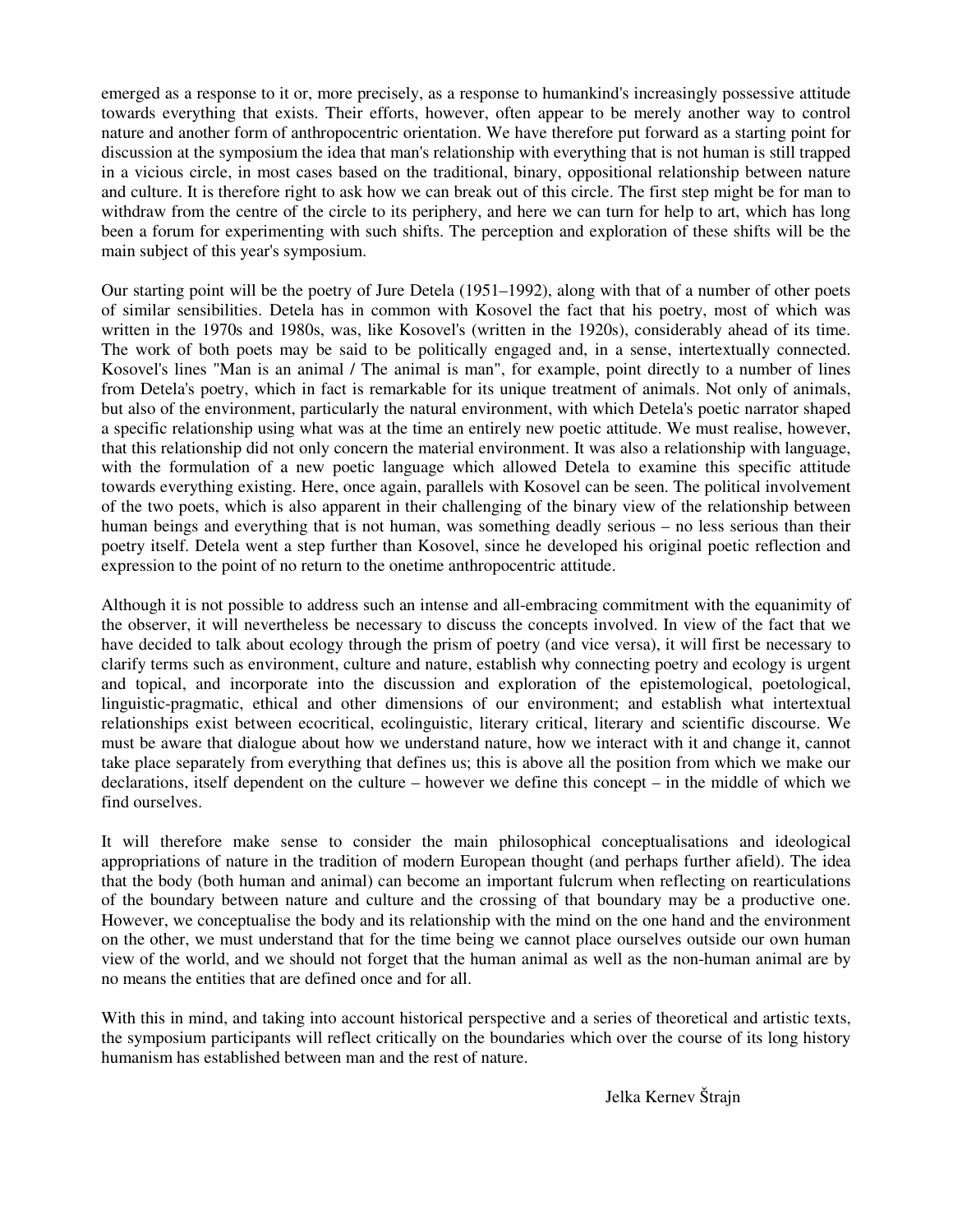#### **2. PROGRAM**

*Friday, 16 March* – Arrivals 19:30 Dinner

*Saturday, 17 March*  9:30 – Presentations 10:45 – Coffee break 11:00 – Presentations and discussions 13:00 – Lunch 15:00 – Presentations 17:30 – Free time (walk in the area) 19:00 – Dinner

*Sunday, 18 March*  9:30 – Presentations 10:45 – Coffee break 11:00 – Presentation and discussions 13:00 – Lunch 14:45 – Presentation and discussions 16:30 – Visiting Škocjan caves (or Tomaj) 19:30 – Dinner

*Monday, 19 March* – Excursion to Ljubljana 9:00 – Departure 11:10 – Presentations and discussions (Slovenian Academy of Science and Arts) 13:30 – Lunch 15:00 – City tour of free time 19:00 – Return to Škocjan 20:00 – Farewell dinner

*Tuesday, 20 March* – departures